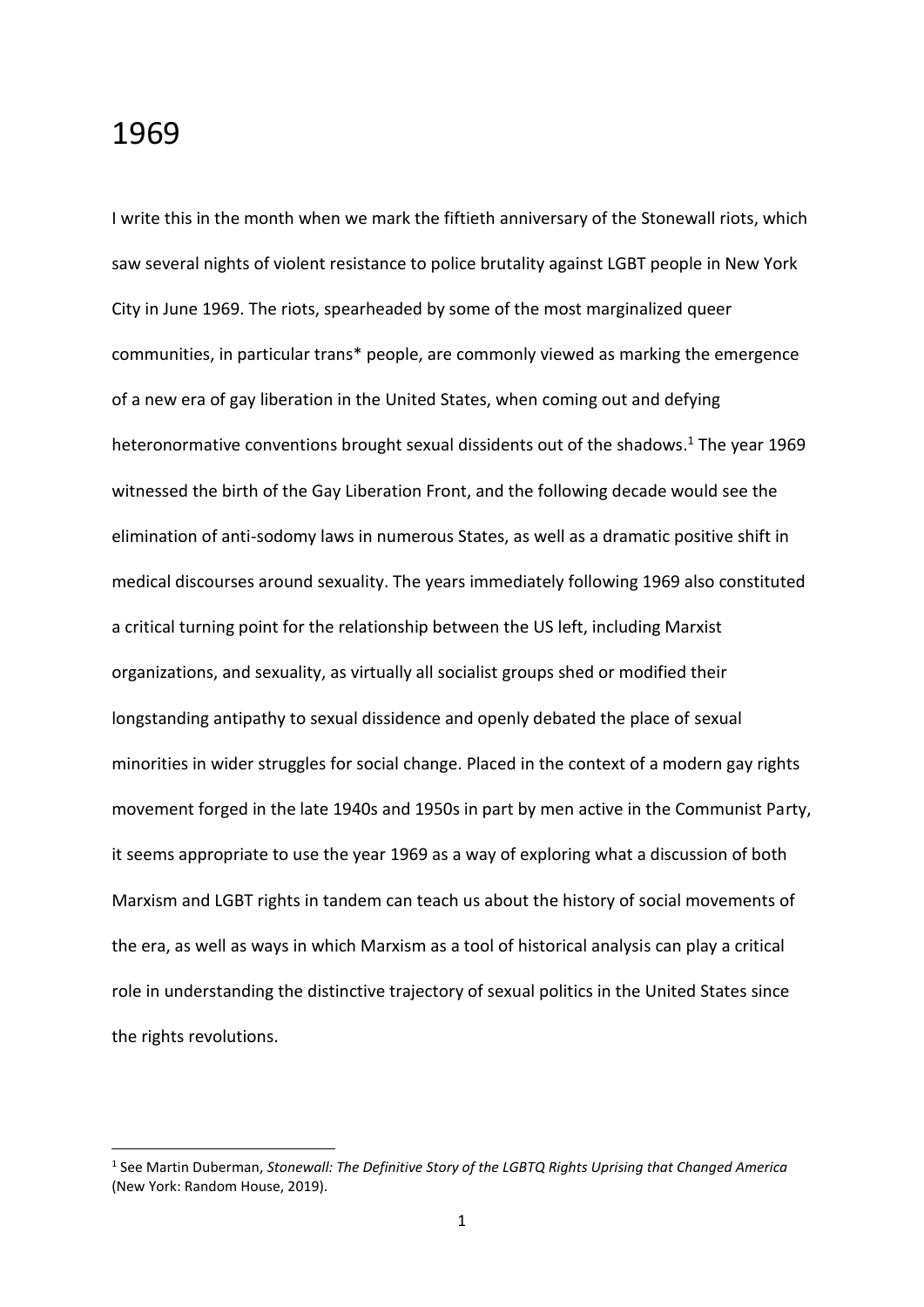My discussion falls, therefore, into two parts. The first explores the evolving relationship between Marxist organizations and LGBT issues after the emergence of gay liberation in 1969. Some of these groups, such as the Freedom Socialist Party, committed to socialist feminism and closely connected to women's liberation, the Workers World Party, the Spartacist League, and the Revolutionary Socialist League, actively embraced sexual dissidence as a core plank of their revolutionary praxis. The early gay liberation period also saw the formation of a specifically queer Marxist organization, the Lavender and Red Union, calling itself "a group of dyke and faggot communists" and adopting the slogan "Gay Liberation is Impossible without Socialist Revolution – Socialist Revolution is Impossible without Gay Liberation."<sup>2</sup> Other groups, notably the Socialist Workers Party and its youth wing, the Young Socialist Alliance, retained a more ambivalent and conflicted relationship with sexual politics, but ended their policy of automatic expulsion of gay members in November 1970, a direct result of the pressure brought to bear by the liberationist forces of the late 1960s.<sup>3</sup> Some notable figures in the early Gay Liberation Front and Gay Activists Alliance, such as John Lauritsen, David Thorstad, and John O'Brien, had cut their political teeth in the YSA and SWP. While membership in radical Marxist organizations was never especially large, and queer membership even less significant, their importance to our understanding of LGBT history cannot be doubted. It is no accident that two important LGBTQ community archives, the Stonewall Library in Fort Lauderdale, Florida, and the Sexual Minorities Archive in Holyoke, Massachusetts, both contain significant holdings related to

<sup>&</sup>lt;sup>2</sup> Emily K. Hobson, *Lavender and Red: Liberation and Solidarity in the Gay and Lesbian Left (Berkeley: University* of California Press, 2016), 71. Hobson charts the development of a number of Marxist queer groups in California in the early 1970s, including the Revolutionary Gay Men's Union in the Bay Area. See Hobson, *Lavender and Red*, chapter 3.

<sup>&</sup>lt;sup>3</sup> See Christopher Phelps, 'The Closet in the Party: The Young Socialist Alliance, the Socialist Workers Party, and Homosexuality, 1962-1970,' *Labor*, (2013), 10:4, 11-38.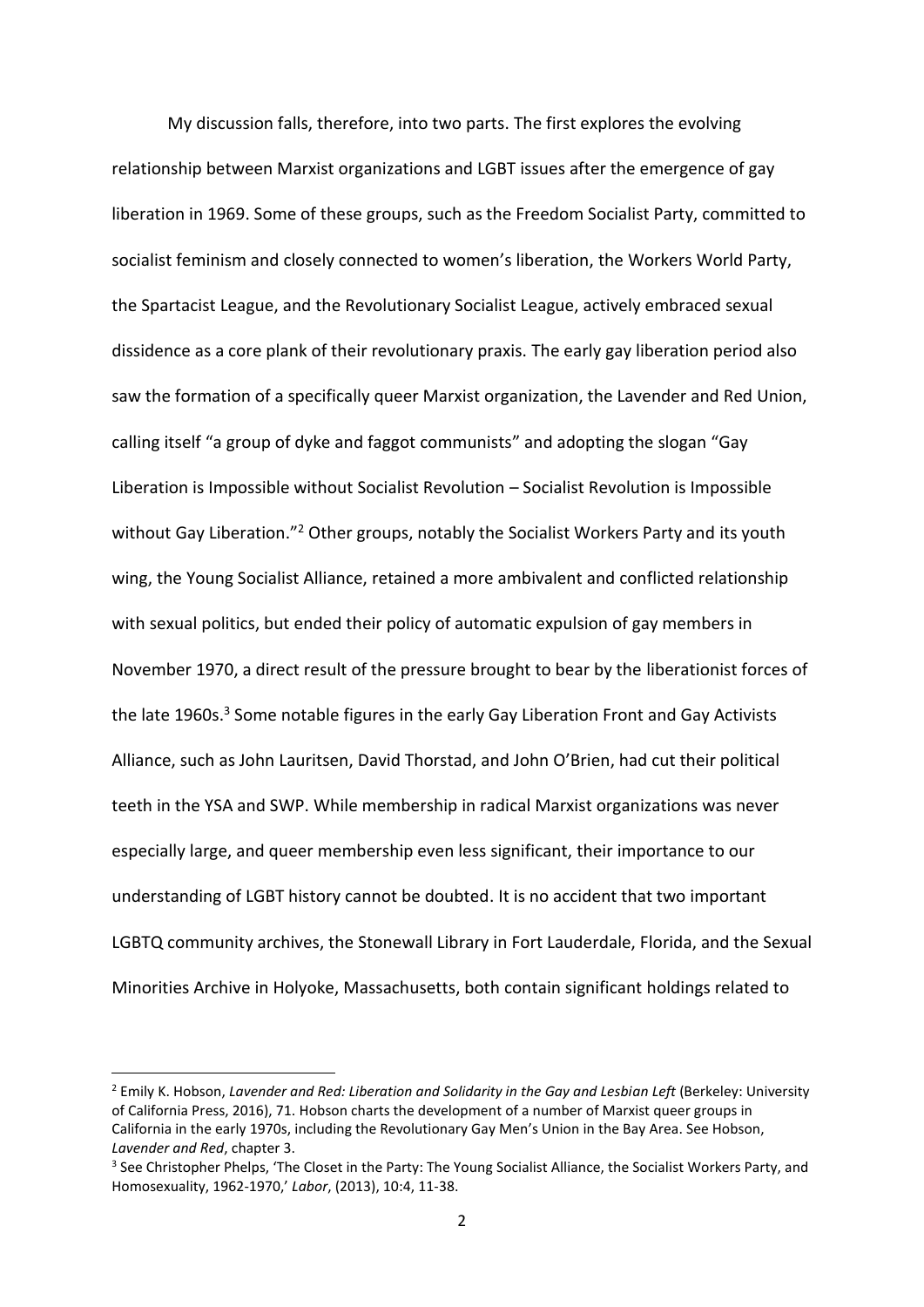communist activism from the 1970s and 80s: the Socialist Newspapers Collection at Stonewall, and the personal archive and library of trans\* activist and prominent member of the Workers World Party, Leslie Feinberg, at SMA. The passionate commitment of the WWP to sexual liberation and LGBTQ rights has meant that the party's newspaper, *Workers World*, gave much more extensive and engaged coverage to LGBTQ politics and activism than many other news outlets; its coverage of the HIV/AIDS crisis during the 1980s was impressive, and it finding a home at Stonewall has enhanced our ability to excavate our queer past.

The second part of my discussion relates to the parameters of my own current research, which examines the relationship between the US health and welfare systems and LGBT rights since the 1960s. It became clear to me during the course of working on this project that the capitalist structure of health care provision in the United States, in which health is a consumer commodity rather than a public right, has imbued LGBT rights politics with a particular form of class stratification and has yoked questions of individual rights to notions of personal responsibility. "Coming out" in the context of gay liberation in the years after 1969 represented not simply an individual affirmation of sexual identity, but was also a demand to access social and health services, without which sexual revolution would remain incomplete. Understanding sexual minority politics in a US context therefore demands an understanding of class and economic forces that draw on Marxist historical analysis. We might call my part of this round table *How I learned to stop worrying and love Marxism*. 4

Marxism and gay liberation became uneasy but important bedfellows in the late 1940s, when CPUSA member Harry Hay formed Bachelors for Wallace during Henry

<sup>4</sup> With apologies to the late Stanley Kubrick.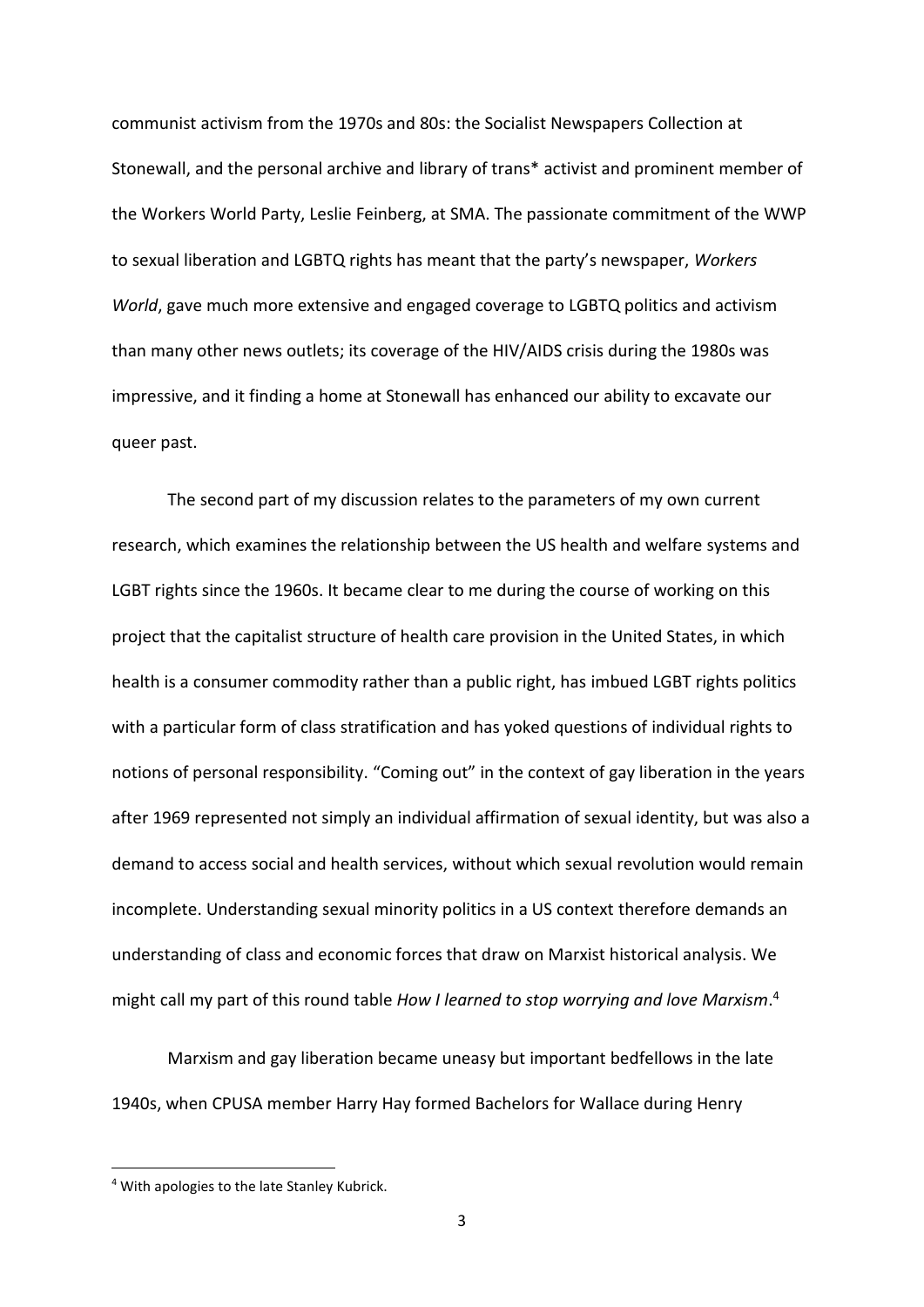Wallace's popular front run for President in 1948, followed shortly thereafter by the formation of the Mattachine Foundation. The Foundation's 1950 manifesto described it as "a service and welfare organization" opposed to "encroaching American Fascism," its rhetoric very much in tune with communist and popular front political nostrums. The document urged members, who remained anonymous and part of a secretive network of Mattachine cells on the CPUSA model, to "work collectively on the side of peace…for the full-class citizenship participation of Minorities everywhere, including ourselves."<sup>5</sup> Hay recalled that "I thought of the Freemason movement and the type of Communist underground organization that had existed in the 1930s, which I had known and been a part of….The whole organizational setup was based on what I had learned from the old left".<sup>6</sup> Several other founders of Mattachine were also communists, and though they left the party as a result of their association with homophile activism, the popular front heritage of gay rights activism at mid-century was never fully disavowed. The hysteria of the McCarthyite witch hunts of the early 1950s encouraged the rapid shift of Mattachine away from its early collectivist roots, but the fact that sexual dissidence encompassed both enforced marginality and collective identity within society rendered it a potentially attractive cause for later socialist organizing.

Of course, some LGBT people simply happened to be communists, and were committed to broader social transformations the dramatic decade of the Sixties seemed to herald. They had to contend, however, with a legacy of Stalinism deeply hostile to sexual liberation and deeply rooted in the international communist movement. The Venceremos

<sup>&</sup>lt;sup>5</sup> Mattachine Preliminary Concepts, 7 July 1950, quoted in Jonathan Katz interview with Harry Hay, 31 March 1974, in Katz, *Gay American History: Lesbians and Gay Men in the USA* (New York: Thomas Y. Crowell, 1976), 409.

<sup>6</sup> Ibid, 411.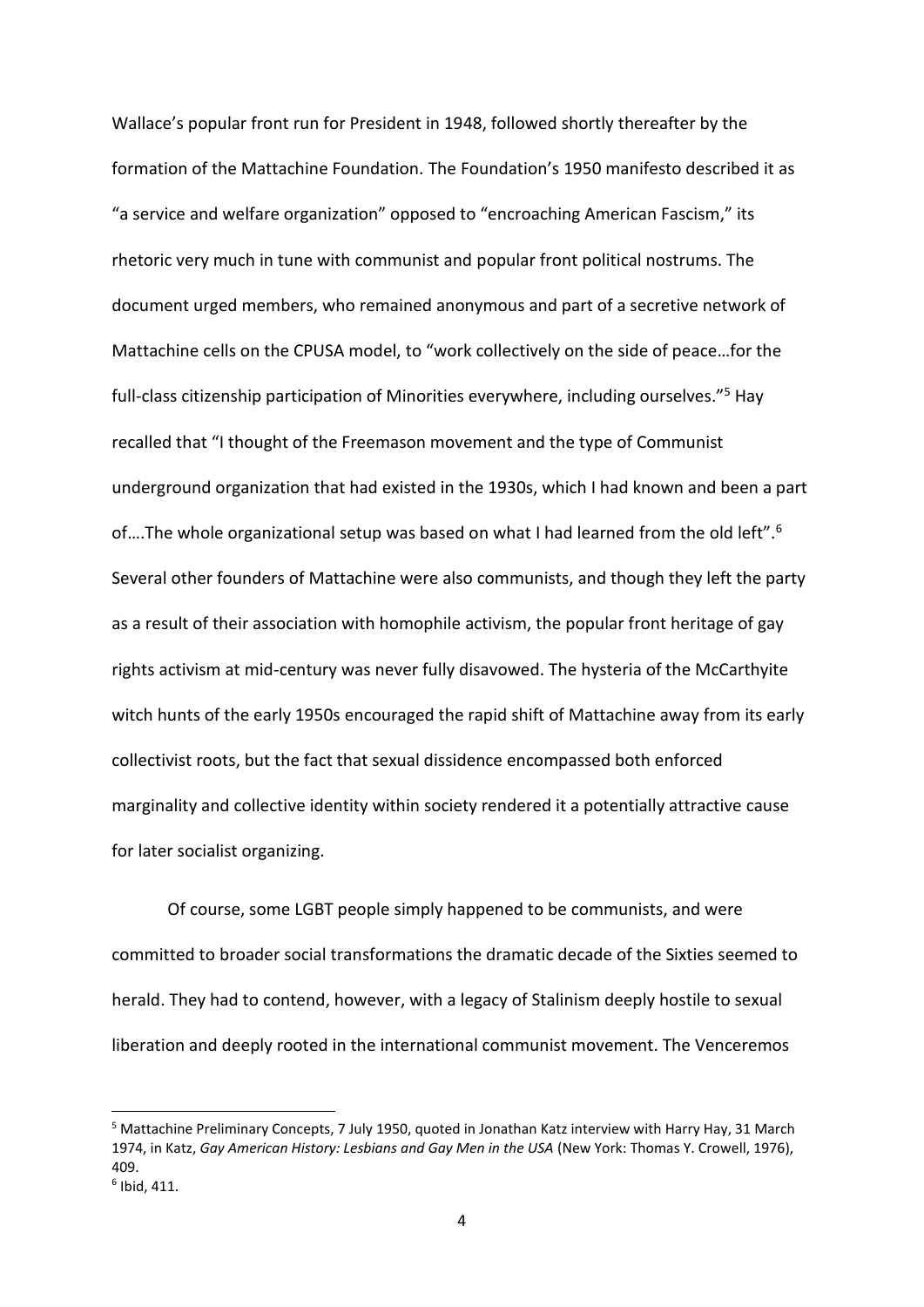Brigades to Castro's Cuba barred the participation of gay people, in thrall to the brutal homophobia and machismo of Castro's regime.<sup>7</sup> Maoism also dismissed sexual dissidence as a bourgeois affectation with no place in class struggle. Marxists of all sectarian bents struggled to reconcile class consciousness and solidarity with individual desires for sexual freedoms, a tension made only more acute by the radical demands of gay liberationists for the overturning of heteronormative societal structures that loomed as large over international socialism as any other political worldview.

Yet liberationist struggles of the 1960s around gender and sexuality, symbolised by the dramatic events of the summer of 1969, had significant impact on the ideological direction of Marxist organizations. The Revolutionary Socialist League, founded in 1972 as a response to the enormous social reverberations of the previous few years, argued that a "free society cannot exist unless everyone is free; for us, therefore, socialism can mean nothing less than the systematic attempt on the part of the toiling majority of society to eliminate everything that fetters people under capitalism: hunger and poverty; national, racial, and sexual oppression; wars and fascism; and the general dog-eat-dog struggle to survive."<sup>8</sup> RSL member Paul Carson produced a booklet entitled *Socialism and the Fight for Lesbian and Gay Liberation*, in which he portrayed the heterosexual nuclear family as a product of capitalism, and saw lesbian and gay liberation as undermining "the sexual repression that is built into capitalism and that flows from the idea that people exist for the purpose of accumulating capital."<sup>9</sup> The Spartacist League, which absorbed the overtly queer Lavender and Red Union in 1977, explicitly tied sexual liberation to the overthrow of

<sup>7</sup> Ian Lekus, 'Queer Harvests: Homosexuality, the US New Left, and the Venceremos Brigades to Cuba,' *Radical History Review*, 2004 (89), 57-91; Reinaldo Arenas, *Before Night Falls: A Memoir* (London: Serpent's Tail, 2001). 8 "Socialism and the Fight for Lesbian and Gay Liberation," *Torch*, June 15-July 14 1982, Socialist Newspapers Collection, Stonewall Library, Fort Lauderdale, Torch 1982 file. <sup>9</sup> Ibid.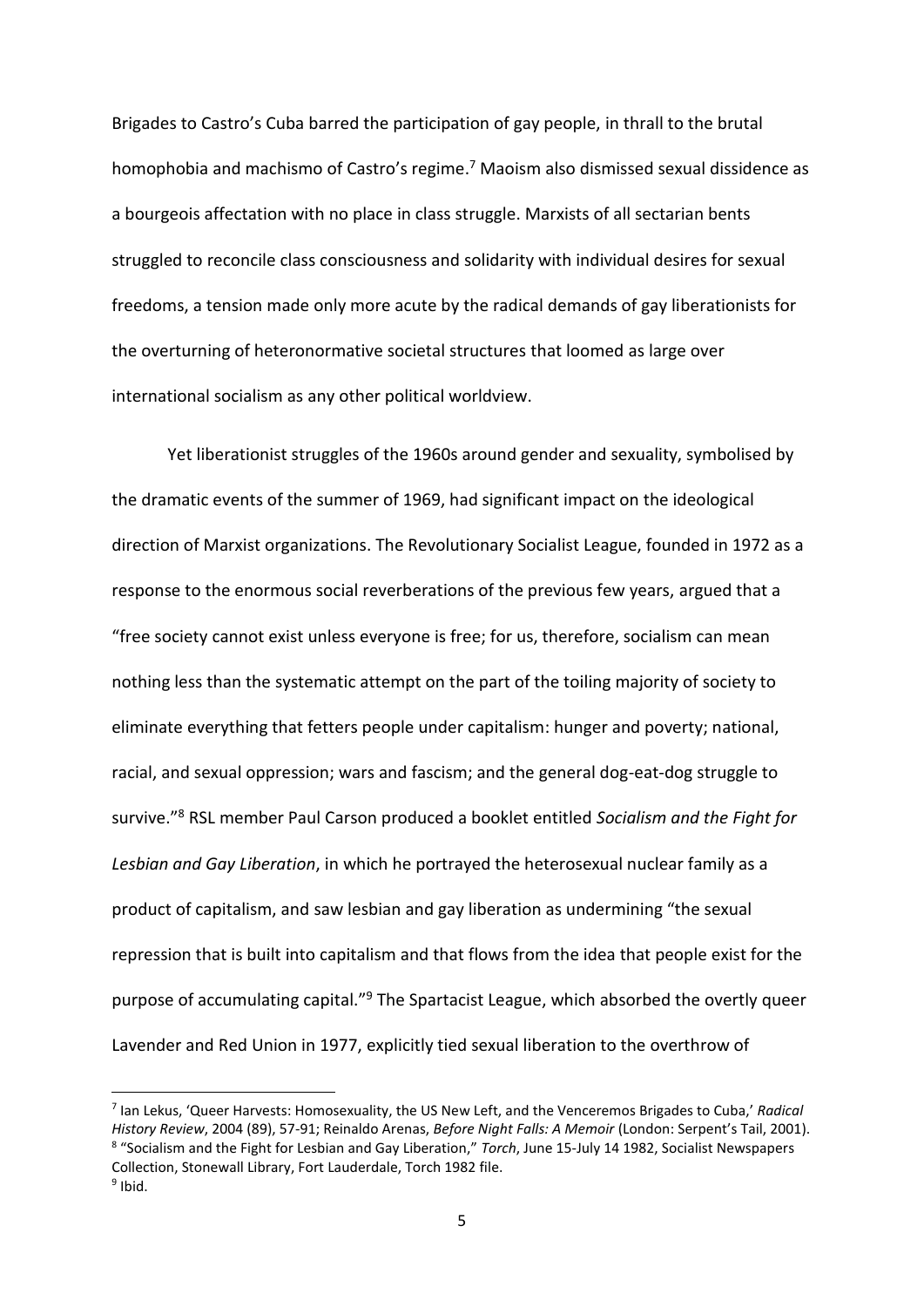capitalism and a politics of class war: "only socialist revolution can lay the basis for finally uprooting sick prejudices against 'sexual deviance,' through providing social alternatives to the stifling monogamous family, the main social institution oppressing women, children, and homosexuals. Our aim is not a sectoralist 'gay movement' but a revolutionary party based on the working class to lead the struggles of all the oppressed – and in which the best fighters from all sectors of the oppressed will be, not narrow representatives of 'their people,' but communist revolutionaries."<sup>10</sup>

That this forceful commitment to sexual liberation as but a strand of a wider commitment to the overthrow of the existing order appeared in an article in the Spartacist League newspaper attacking fellow Trotskyists the Socialist Workers Party should surprise no one even vaguely familiar with sectarianism on the left. The pages of rival Trotskyist party newspapers were full of angry denunciations of rivals for ideological waywardness or some other transgression. The Freedom Socialist Party newspaper in 1977 ran a headline "Lavender and Red Union Dumps Gay Liberation," arguing that the latter's merger with the SL (a gay liberationist minority "Revolutionary Faction" fled to the Revolutionary Socialist League) tied it to a group "whose arrogant sexism is exceeded only by its holier-than-thou sectarianism." The irony seemed to be lost on the article's author, as he excoriated the SL and Red Flag Union (as the LRU had now become) for apparently placing "gay liberation at the bottom layer of their rigidly structured hierarchy of social issues, such as class, race, sex, and sexuality."<sup>11</sup> The dramatic implosion of the former LRU in 1977 over the priority assigned to gay liberation within Trotskyism demonstrated the ongoing difficulty Marxists

<sup>10</sup> "Gays and the SWP," *Women and Revolution*, Spring 1982, Socialist Newspapers Collection.

<sup>11</sup> "Lavender and Red Union Dumps Gay Liberation," *Freedom Socialist*, Summer 1977, 7.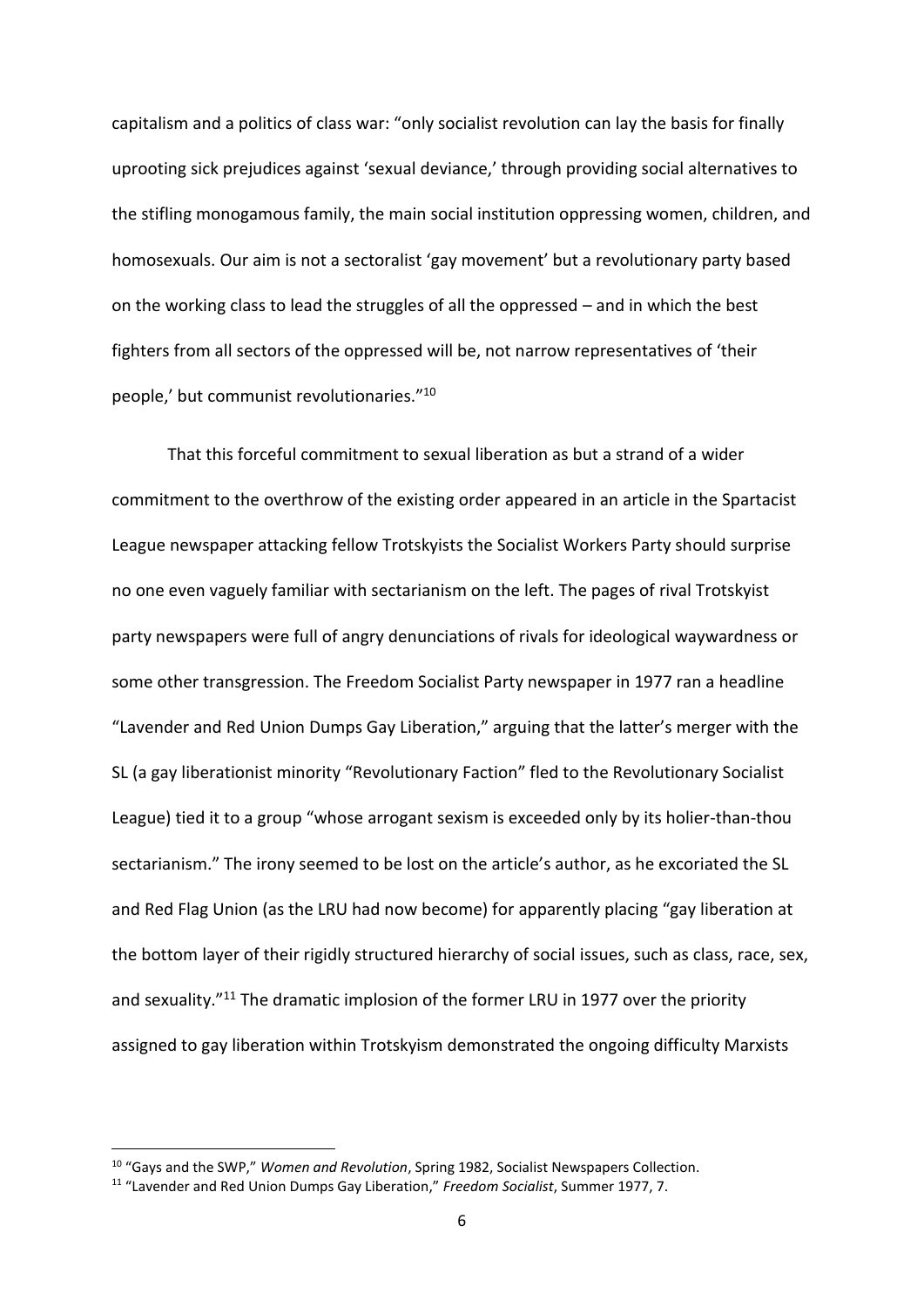had integrating sexual freedom into a wider politics of class struggle.<sup>12</sup> Nevertheless, the fact that gay liberation was by the 1970s an important point of debate and ideological ferment on the communist left demonstrates the pivotal importance of the spirit of 1969 in reshaping radical leftist discourse and action.

Just as significant to our understanding of the relationship between gay liberation and Marxism is the fact that the multiple movements for sexual freedoms after 1969 depended to a large degree on the provision of health and social services for queer communities. My research into the public policy dimension of the rights revolutions demonstrates clearly the close relationship between access to money and LGBT identity. Having to pay for health services in the United States did not simply reveal the class dimension to LGBT rights, but it also placed the transactional element of capitalist exchange at the heart of the development of LGBT identity. For example, trans\* people found their self-definition influenced by the need to access the private insurance marketplace. Since most private insurance refused to pay for sex reassignment when explicitly named as such, trans\* patients were forced to redefine themselves as medically diseased in order to secure payment for surgery or treatment: "Best results have been obtained when the condition (transsexualism) is presented as 'a neuroendocrinological or psychohormonal disorder,' absolutely requiring and responsive to surgical and hormonal treatment." This helpful advice, included in a brochure produced by transgender advocacy group the Erikson Educational Foundation, went on, "health insurance policies state that the holder is covered only for 'necessary treatment of an injury or disease process.' In such a case, the physician

<sup>&</sup>lt;sup>12</sup> For an admittedly partisan account of the breakup of the Lavender and Red Union, see Introduction to *Documents of Struggle: Gay Liberation through Socialist Revolution (The Fight for Gay Liberation in the Red Flag Union)*, Lavender and Red Union file, in LGBT Groups Ephemera Collection, GLBT Historical Society, San Francisco.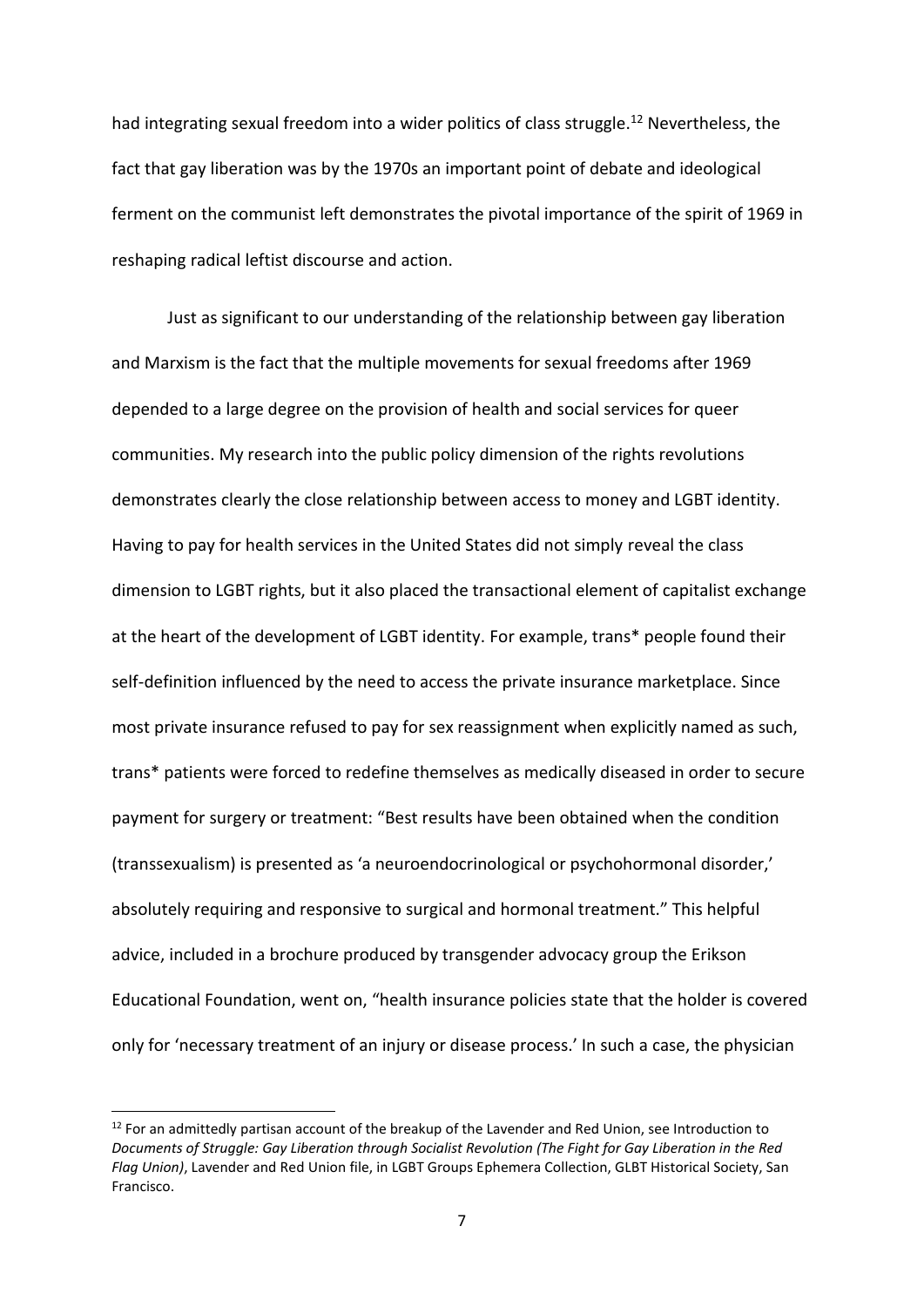should represent transsexualism as 'a distinct, medically definable disease entity, for which treatment is required.' In every instance, it is advisable for you and your physician to examine carefully the wording of your policy, for indications as to how he should frame his diagnosis."<sup>13</sup> For transgender people, seeking medical attention represented a coming out process framed by stigmatization and economic marginalization, demonstrating the value of Marxism as a tool of historical analysis when analysing the dynamics of sexual liberation.

Many LGBTQ service providers in the 1970s internalized the capitalist health system's association of payment for services with full social citizenship, stressing their commitment to notions of personal responsibility as they took pains to distance themselves from any association with a welfare state. A memo to staff at a gay therapy service in Boston in 1979 urged them to be less lenient on clients missing payments for services. The "lack of responsibility around money here is shared by each and every one of us. Historically, this agency has always had the attitude of 'oh, the poor client…' which feeds right into the client's own 'oh, poor me' attitude and their lack of feeling responsible, low self-image, lack of respect for you as a therapist, etc." The memo's author mirrored dominant narratives about the pernicious effects of welfare dependency on the mental wellbeing of claimants, going so far as to argue that, if the clinic could sort out its financial relationship with clients out, "you will hopefully begin to understand the importance of money in the therapeutic relationship."<sup>14</sup> Mental well-being, in this reading, went hand in hand with financial independence and self-reliance, however fanciful such ideas were when applied to all sexual minorities regardless of social status. Professional gatekeepers of queer

<sup>&</sup>lt;sup>13</sup> EEF booklet "Guidelines for transsexuals," July 1974, Kessler Records, transsexualism folder.

<sup>&</sup>lt;sup>14</sup> Don Farwell to staff, Homophile Community Health Service, 6 September 1979, John C Graves Papers, Northeastern University Special Collections, Boston, Box 1, folder 61.